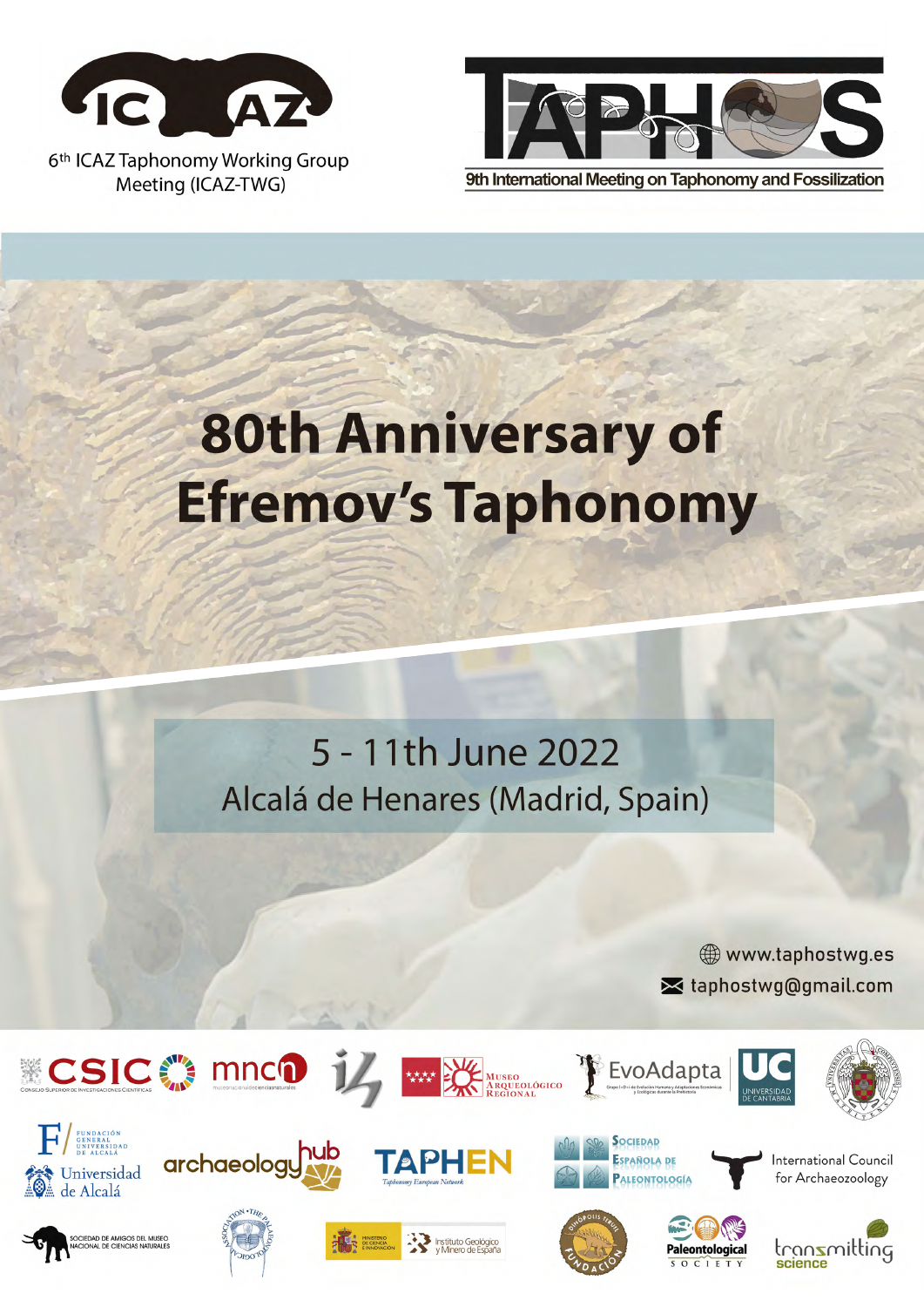

## **PROGRAMME**

## **Tuesday 7th of June**

| 9:00-9:30    | OPENING BY AUTHORITIES                         |
|--------------|------------------------------------------------|
| $9:30-10:15$ | Opening Keynote Speech by Anna K. Behrensmeyer |

| SESSION 1 - Open Air Taphosystem |        |                                                                                                                                                                                          |                               |
|----------------------------------|--------|------------------------------------------------------------------------------------------------------------------------------------------------------------------------------------------|-------------------------------|
| 10:20-10:40                      | Podium | An ecological paradigm for the Las Hoyas<br>Biota (upper Barremian, Iberian Basin, Cuenca,<br>Spain)                                                                                     | Ángela Buscalioni et al.      |
| 10:40-11:00                      | Podium | Bone weathering sheds light on the<br>entrapment mode of La Brea mammals                                                                                                                 | Borja Figueirido et al.       |
|                                  |        |                                                                                                                                                                                          |                               |
| 11:00-11:40                      |        | <b>COFFEE BREAK</b>                                                                                                                                                                      |                               |
| 11:45-11:50                      | Poster | Mineralogical and geochemical<br>characterization of fossil bone from<br>Xylophagou, Cyprus                                                                                              | Marianthi Tzortzi et al.      |
| 11:50-11:55                      | Poster | Deciphering the record of hyaenid activity in<br>the Early Pleistocene site of Fuente Nueva-3<br>(Baza Basin, SE Spain)                                                                  | Patrocinio Espigares et al.   |
| 11:55-12:00                      | Poster | Fossildiagenesis and conservation status of<br>mammoth (Mammuthus columbi) fossils from<br>Tocuila, State of Mexico, MEXICO.                                                             | Luisa Straulino Mainou et al. |
| 12:00-12:05                      | Poster | New taphonomic techniques for old<br>archaeological excavations: a taphonomic<br>and spatial approach to the in situ Museum of<br>Ambrona (Soria, Spain).                                | Abel Moclán et al.            |
| 12:05-12:10                      | Poster | Saving poorly preserved bones: Preliminary<br>diagenesis study from Pit 1, Barranc de la<br>Boella (Tarragona, Spain)                                                                    | Andrea Díaz-Cortés et al.     |
| 12:10-12:30                      | Podium | Crocodylomorph trackways and body fossils<br>from the Lower Cretaceous of the Las Hoyas<br>fossil site: insights on the paleoecology of this<br>Iberian wetland (Cuenca province, Spain) | Joaquín Moratalla et al.      |
| 12:30-12:50                      | Podium | Footprints in the cloister. The study of ichnites<br>on tiles from the Monastery of Santa Maria de<br>Pedralbes (Barcelona)                                                              | Jordi Nadal et al.            |
| 12:50-13:10                      | Podium | The Taphonomy of the Hunt: Unit V from the<br>Middle Paleolithic Open-Air site of Nesher<br>Ramla, Israel                                                                                | Zohar Turgeman-Yaffe et al.   |
|                                  |        |                                                                                                                                                                                          |                               |
| 13:10-14-55                      |        | <b>LUNCH</b>                                                                                                                                                                             |                               |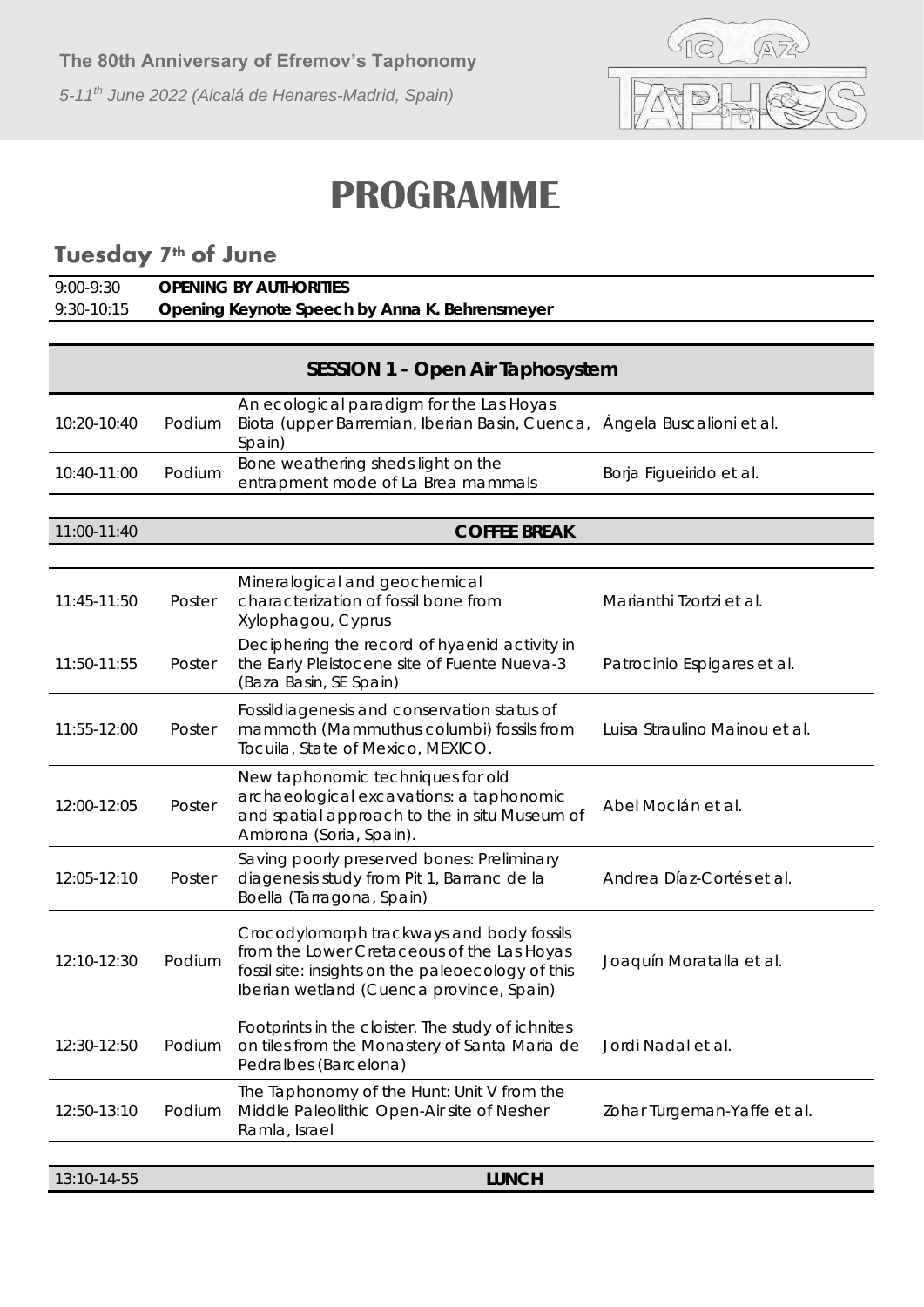

| 15:00-15:20 | Podium | Rhizoliths, rhizocretions, and the anthropogenic<br>biases: a case study from the Upper Triassic<br>beds of southern Brazil                                                                                         | Francesco Battista and Cesar<br>Schultz |
|-------------|--------|---------------------------------------------------------------------------------------------------------------------------------------------------------------------------------------------------------------------|-----------------------------------------|
| 15:20-15:40 | Podium | Taphonomy and palaeoecology of the<br>Priabonian flora from the Alès Basin (Gard,<br>France). Comparison with a coeval flora from<br>the Ebro Basin (NE Spain)                                                      | Aixa Tosal et al.                       |
| 15:40-16:00 | Podium | Taphonomic evidence for rabbit fur<br>production in Medieval Barcelona                                                                                                                                              | Lluís Lloveras et al.                   |
| 16:00-16:20 | Podium | Characterizing extinct carnivore tooth marks<br>using 3D Geometric Morphometrics. The case<br>study of Canis mosbachensis from Barranco<br>León (1.46 Mya, Orce, Granada, Spain)                                    | Lloyd Courtenay et al.                  |
| 16:20-16:40 | Podium | TAIF: taphonomic alteration index for fishes                                                                                                                                                                        | Carla San Román et al.                  |
| 16:40-17:00 | Podium | A comparison of the taphonomic attributes of<br>quarries VM3 and VM4 of the Early Pleistocene<br>site of Venta Micena (Baza Basin, SE Spain)                                                                        | Paul Palmqvist et al.                   |
| 17:00-17:20 | Podium | Unbroken dinosaur eggs accumulated<br>together do not guarantee autochthony of<br>the fossil assemblage                                                                                                             | Miguel Moreno-Azanza et al.             |
|             |        |                                                                                                                                                                                                                     |                                         |
| 17:20-17:45 |        | <b>COFFEE BREAK</b>                                                                                                                                                                                                 |                                         |
|             |        |                                                                                                                                                                                                                     |                                         |
|             |        | Identifying taphonomic agents from the Plio-                                                                                                                                                                        |                                         |
| 17:50-17:55 | Poster | Pleistocene record of the Shungura Formation<br>(lower Omo River Valley, Ethiopia) using<br>confocal microscopy and Elliptic Fourier<br>Analyses                                                                    | Blade Engda Redae et al.                |
| 17:55-18:00 | Poster | Preliminary results on the physical taphonomy<br>of the Pliocene water frogs from the Camp<br>dels Ninots Konservat-Lagerstätte (Caldes de<br>Malavella, NE Spain)                                                  | Hughes-Alexandre Blain et al.           |
| 18:00-18:05 | Poster | Study of taphonomic alterations in the bones<br>from El Rincón-1 fossil locality (Albacete,<br>Spain)                                                                                                               | Rachel Pacheco-Scarpitta et al.         |
| 18:05-18:10 | Poster | New data on the taphonomy and geology of<br>El Rincón-1 palaeontological site (Motilleja,<br>Albacete, Spain)                                                                                                       | Jesús Gamarra et al.                    |
| 18:10-18:15 | Poster | Application of three-dimensional techniques<br>from computed tomography for the<br>taphonomic study of articulated fossil<br>assemblages of the Camp dels Ninots site.<br>Pliocene cyprinid pharyngeal teeth at the | Adriana Linares-Martín et al.           |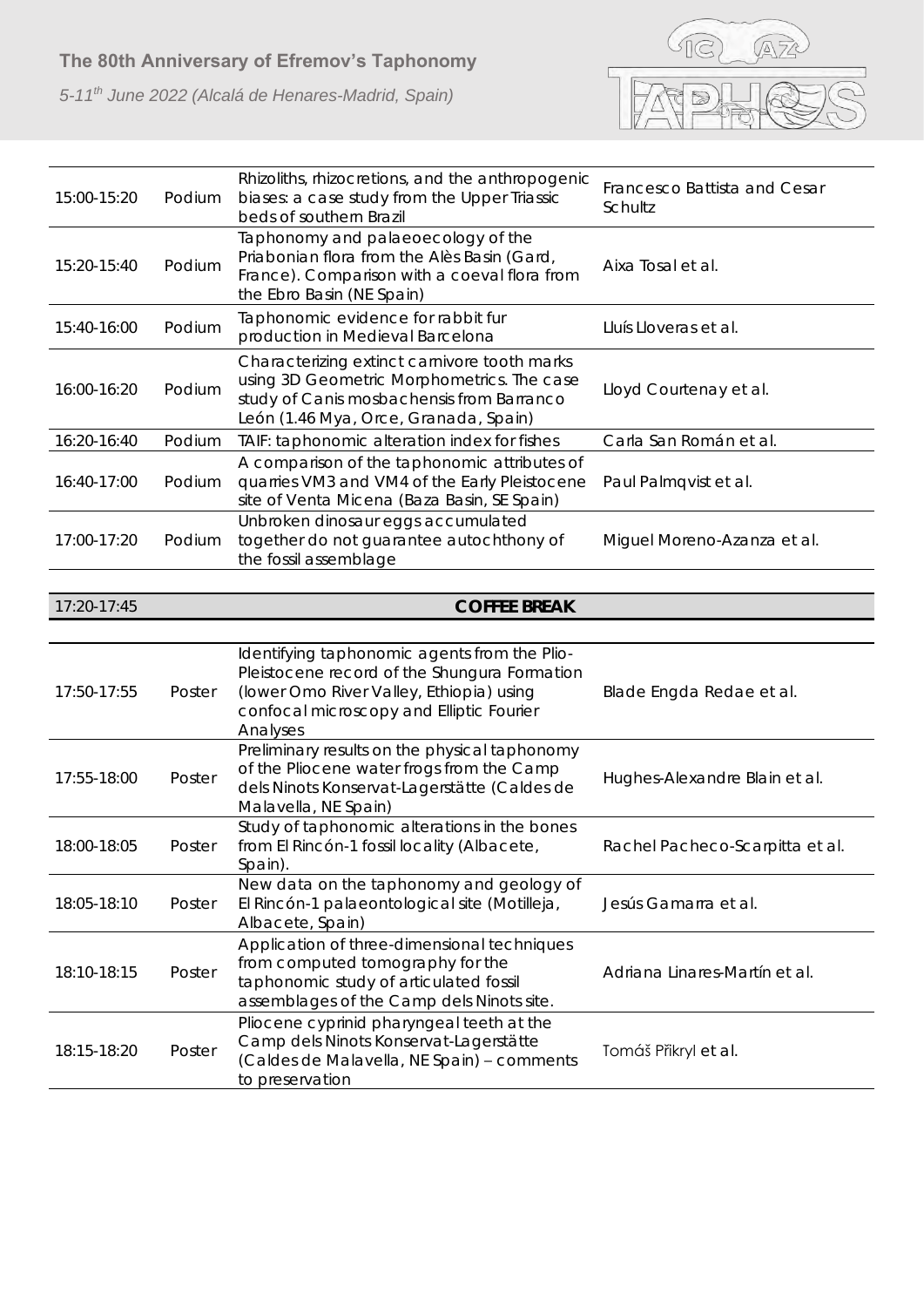

| 18:20-18:25 | Poster | Not the same fossil: a closer look into surface<br>alteration from two individuals of Tapirus<br>arvernensis from Camp dels Ninots (Caldes de<br>Malavella, Girona, Spain) | Federica Grandi et al. |
|-------------|--------|----------------------------------------------------------------------------------------------------------------------------------------------------------------------------|------------------------|
| 18:25-18:30 | Poster | Deeping inside Romualdo Formation<br>vertebrate-bearing fossil sites: Is there possible<br>to reconigse their provenance through<br>taphonomy?                             | Borja Holgado et al.   |
| 18:30-18:35 | Poster | Soft tissue preservation of a tapejarid pterosaur<br>head crest                                                                                                            | Aude Cincotta et al.   |
| 18:35-18:40 | Poster | New insights into Pleistocene hominin butchery<br>and tool choice from a 0.8 Ma fossil<br>assemblage from the HEB site, Olduvai Gorge,<br>Tanzania.                        | Ipyana Mwakyoma et al. |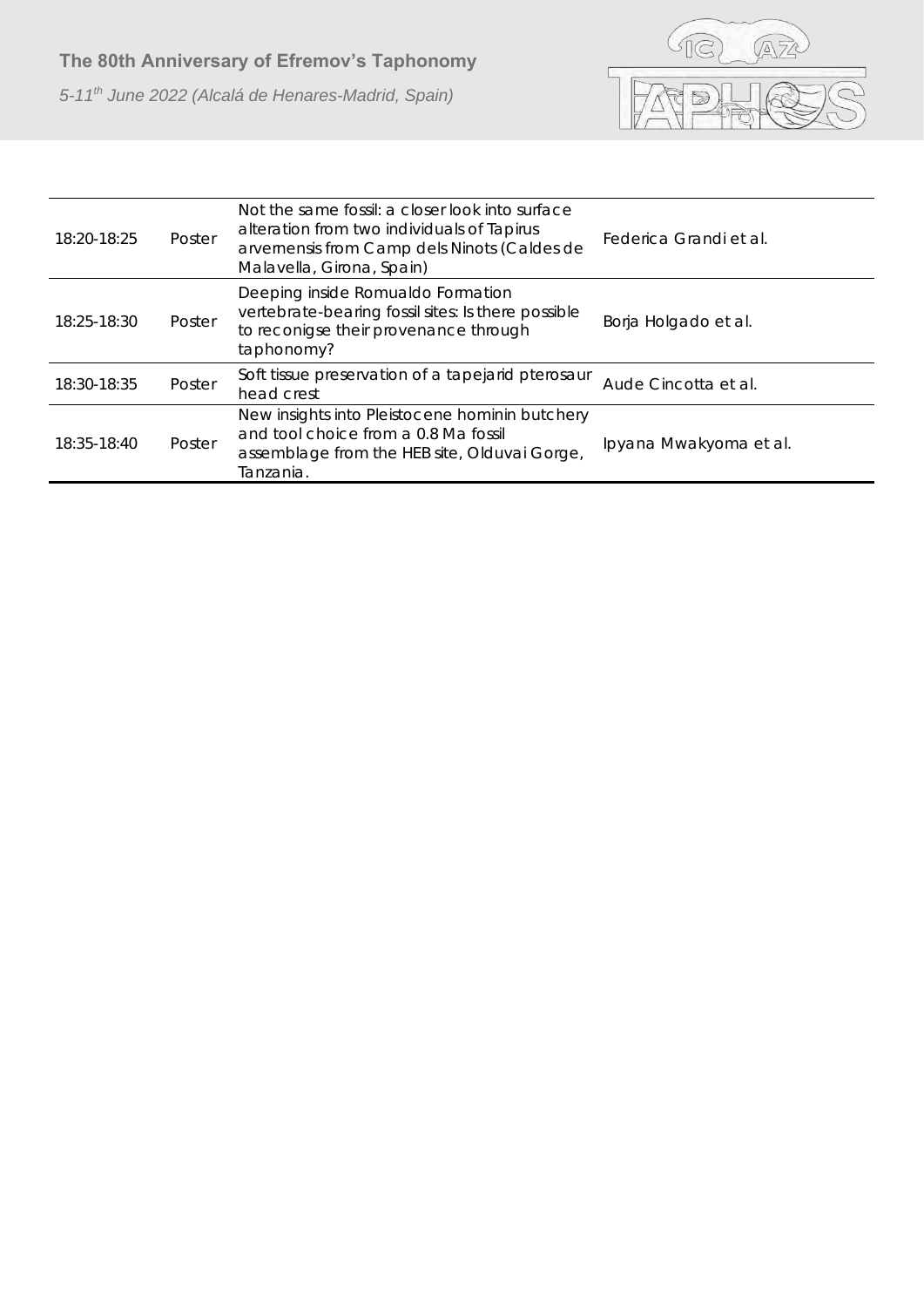

### **Wednesday 8th of June**

|               |        | SESSION 2 - Experimental                                                                                                                                                                                                                                   |                                                         |
|---------------|--------|------------------------------------------------------------------------------------------------------------------------------------------------------------------------------------------------------------------------------------------------------------|---------------------------------------------------------|
| $9:00 - 9:20$ | Podium | Forget about the agent! Identifying non-<br>anthropic accumulation in zooarchaeological<br>assemblages using Naive Bayesian Classifier: A<br>trace-oriented, regional actualistic<br>taphonomic exercise in the hyperarid coasts of<br>the Atacama Desert. | Sebastian Yrarrazaval et al.                            |
| $9:20 - 9:40$ | Podium | High-resolution analysis of taphonomic<br>modifications in dental microwear studies: a<br>first approach to identify trampling alterations                                                                                                                 | Cristian Micó et al.                                    |
| $9:40-10:00$  | Podium | Can sedimentary friction alter dental<br>microwear patterns and what are the<br>implications for dietary analysis?                                                                                                                                         | Antigone Uzunidis et al.                                |
| 10:00-10:20   | Podium | Taphonomical and ecological insights from the<br>study of recent bone assemblages: the case of Soledad Domingo<br>Doñana National Park (Spain)                                                                                                             |                                                         |
| 10:20-10:40   | Podium | Macaques in the taphonomic mirror:<br>Experimental approach to environmental and<br>behavioural scenarios in human evolution                                                                                                                               | Anna Rufá et al.                                        |
| 10:40-11:00   | Podium | Assessing the activity of mosses as taphonomic<br>agents in bone assemblages from<br>Mediterranean wet forest environments                                                                                                                                 | Júlia Rubio-Coll et al.                                 |
|               |        |                                                                                                                                                                                                                                                            |                                                         |
| 11:00-11:35   |        | <b>COFFEE BREAK</b>                                                                                                                                                                                                                                        |                                                         |
| 11:40-11:45   | Poster | Examples of digestion in Quaternary bats from<br>Spain                                                                                                                                                                                                     | Paloma Sevilla et al.                                   |
| 11:45-11:50   | Poster | A review of experimental and ethnographic<br>butchery studies                                                                                                                                                                                              | Briana Pobiner et al.                                   |
| 11:50-11:55   | Poster | Early bone tools: equifinality problems and<br>possible solutions                                                                                                                                                                                          | Paula Mateo-Lomba et al.                                |
| 11:55-12:00   | Poster | Digestion degrees correlation between<br>decapod crustaceans and mouses: an<br>actualistic taphonomy case study on yellow-<br>legged gull's pellets                                                                                                        | Julián Galán et al.                                     |
|               |        |                                                                                                                                                                                                                                                            |                                                         |
| 12:00-12:20   | Podium | Experimental taphonomy of crustacean:<br>unravelling controls on diagenetic sulfur<br>processes                                                                                                                                                            | Giliane Odin et al.                                     |
| 12:20-12:40   | Podium | Puncture game: let's play with the canines of<br>predators                                                                                                                                                                                                 | Jean-Philip Brugal and Jean-<br><b>Baptiste Fourvel</b> |
| 12:40-13:00   | Podium | The taphonomic effect of aeolian abrasion on<br>bone: archaeological implications.                                                                                                                                                                         | Félix Marois et al.                                     |
| 13:00-14:55   |        | <b>LUNCH</b>                                                                                                                                                                                                                                               |                                                         |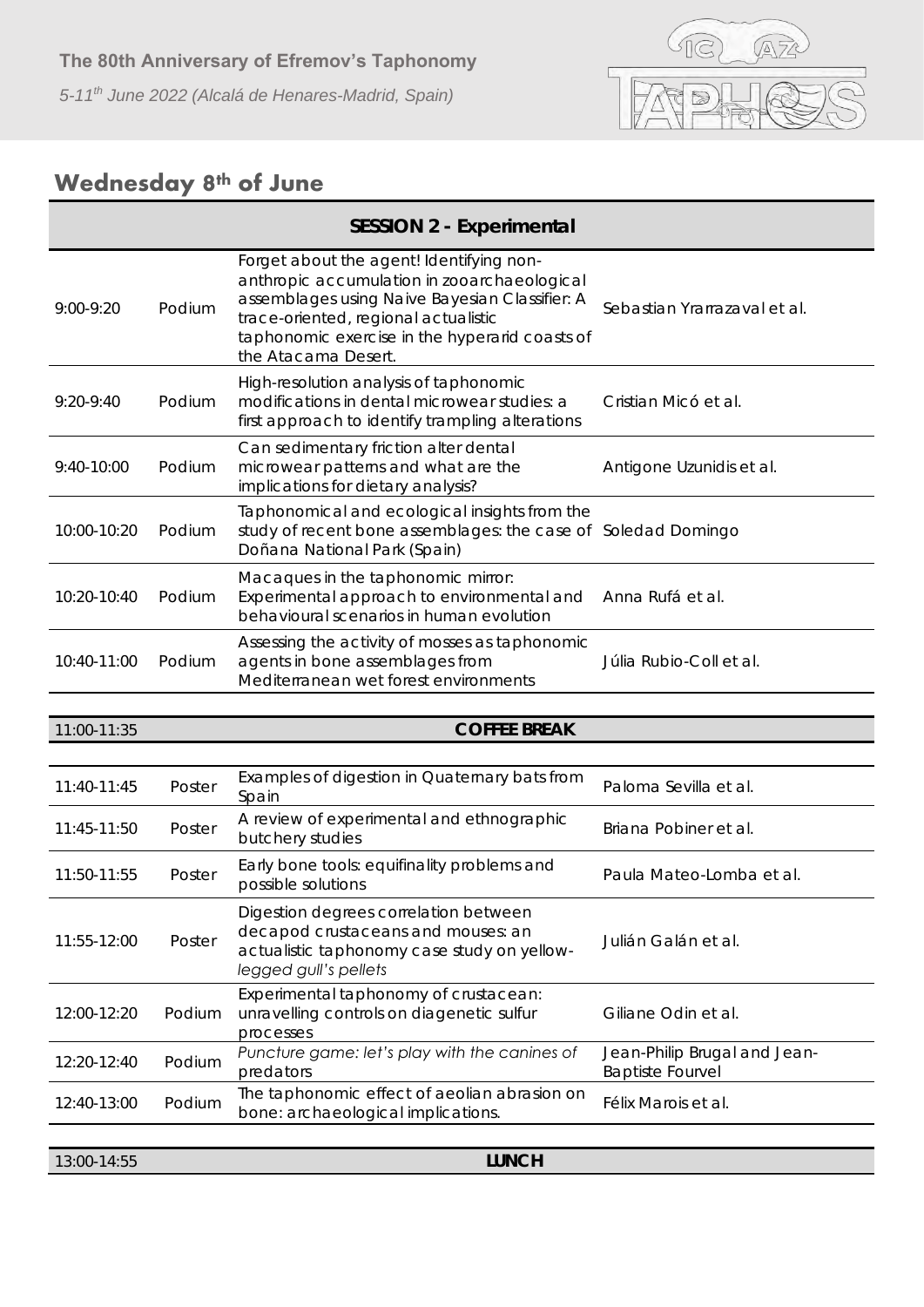*5-11th June 2022 (Alcalá de Henares-Madrid, Spain)*



| 15:00-15:20 | Podium | Bone weathering re-visited - rates,<br>environmental controls, and applications to<br>the fossil record                                                                                                                                          | Anna K. Behrensmeyer              |
|-------------|--------|--------------------------------------------------------------------------------------------------------------------------------------------------------------------------------------------------------------------------------------------------|-----------------------------------|
| 15:20-15:40 | Podium | Bone weathering in an Atlantic environment:<br>preliminary results of the Global Weathering<br>Project                                                                                                                                           | Ana Belén Marín-Arroyo et al.     |
| 15:40-16:00 | Podium | Back to the Past: The Taphonomic Time<br>Machine (LEA/LET)                                                                                                                                                                                       | Yolanda Fernández-Jalvo           |
| 16:00-16:20 | Podium | An integral approach to the study of late<br>Quaternary bromalites in South America                                                                                                                                                              | Mariana Mondini                   |
| 16:20-16:25 | Poster | Life history of archaeological remains: An<br>investigation into the taphonomic effects of<br>weathering and sedimentary pressure on two<br>experimental models of archeo-<br>paleontological assemblages simulating<br>Middle Pleistocene sites | Javier Llamazares González et al. |
| 16:25-16:30 | Poster | Could facing techniques be compatible with<br>optimal bone preservation surface?                                                                                                                                                                 | Noé Valtierra et al.              |
| 16:30-16:35 | Poster | Fish vertebrae fragmentation: experimental<br>approach to identify breakage patterning due<br>compression                                                                                                                                        | Romina Frontini et al.            |
| 16:35-16:40 | Poster | BACBONE: An interdisciplinary approach to<br>micro-scale taphonomy and BACterial<br>bioerosion on BONE.                                                                                                                                          | Geoffrey Smith et al.             |
| 16:40-16:45 | Poster | Taphonomy in genetic identification:<br>bibliographic review of histological<br>methodologies and future applications                                                                                                                            | Alba Macho-Callejo et al.         |
| 16:45-16:50 | Poster | Seeking for the best conditions for fossil<br>preservation using microbial mats                                                                                                                                                                  | Salvador Mollá et al.             |
| 16:50-16:55 | Poster | When Taxonomy relies on Taphonomy:<br>Implications of digestion in taxonomic<br>identifications of armadillo species                                                                                                                             | Dores Marin-Monfort et al.        |
| 16:55-17:00 | Poster | Taphos-m: A modern application of<br>Taphonomy                                                                                                                                                                                                   | Aida Gutiérrez et al.             |

17:00-17:25 **COFFEE BREAK**

| SESSION 3 - Marine Taphosystem |        |                                                                                                                                                                                 |                                                |
|--------------------------------|--------|---------------------------------------------------------------------------------------------------------------------------------------------------------------------------------|------------------------------------------------|
| 17:30-17:35                    | Poster | Differential taphonomic preservation in<br>Jurassic brachiopods (Betic Range, SE Spain)<br>related to paleobiologic and paleoecological<br>factors                              | José Francisco Baeza-Carratalá et<br>al        |
| 17:35-17:40                    | Poster | Taphonomy of Kuphus beds in an Oligocene<br>carbonate platform (Sierra de la Argüeña,<br>Southeastern Spain) to address<br>palaeoecological interpretation of ancient<br>Kuphus | Alice Giannetti and Santiago<br>Falces-Delgado |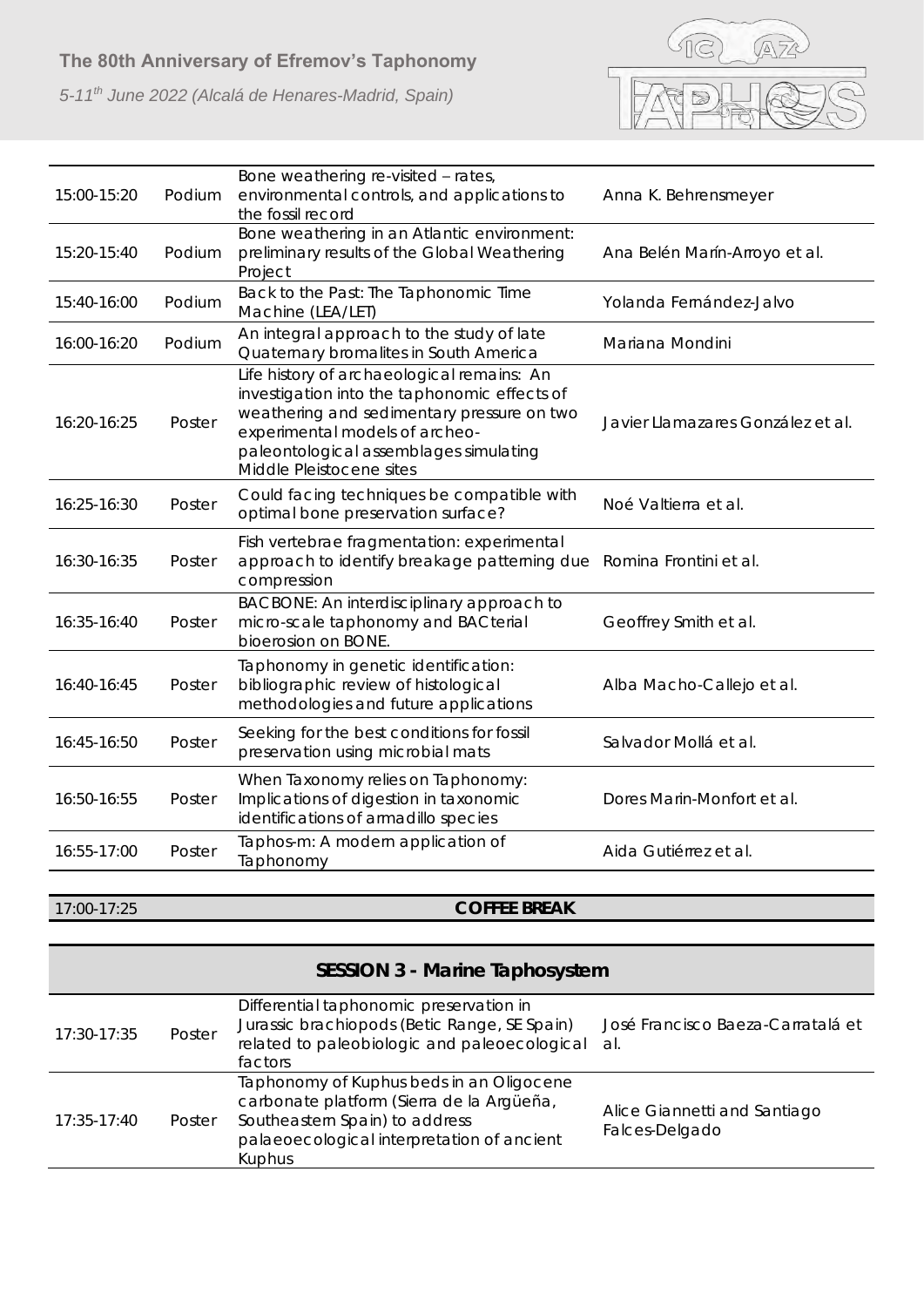*5-11th June 2022 (Alcalá de Henares-Madrid, Spain)*



| 17:40-17:45 | Poster | Encrusted-barnacles on fossil cetacean bones<br>as first evidence of the reef stage of a whale-<br>fall from shallow marine deposits, early<br>Miocene of Patagonia, Argentina | Nicolas Farroni et al.     |
|-------------|--------|--------------------------------------------------------------------------------------------------------------------------------------------------------------------------------|----------------------------|
| 17:50-17:55 | Poster | Exceptional preservation of starfishes in a<br>hyperpycnal flow deposit from the Antarctic<br>Eocene                                                                           | Evangelina Palópolo et al. |
| 17:55-18:00 | Poster | Effect of transported shelf taxa on benthic<br>foraminiferal assemblages: a case study from<br>carbonate turbidites in the Vera Basin (SE<br>Spain)                            | José Pérez-Asensio et al.  |
| 18:00-18:05 | Poster | Analysis of taphonomic alteration processes<br>recognized in Bouleiceras (Ammonitina) of the<br>Iberian Range. Paleoenvironmental and<br>paleobiogeographical implications.    | Gemma Martínez et al.      |
|             |        |                                                                                                                                                                                |                            |

#### **CONFERENCE DINNER**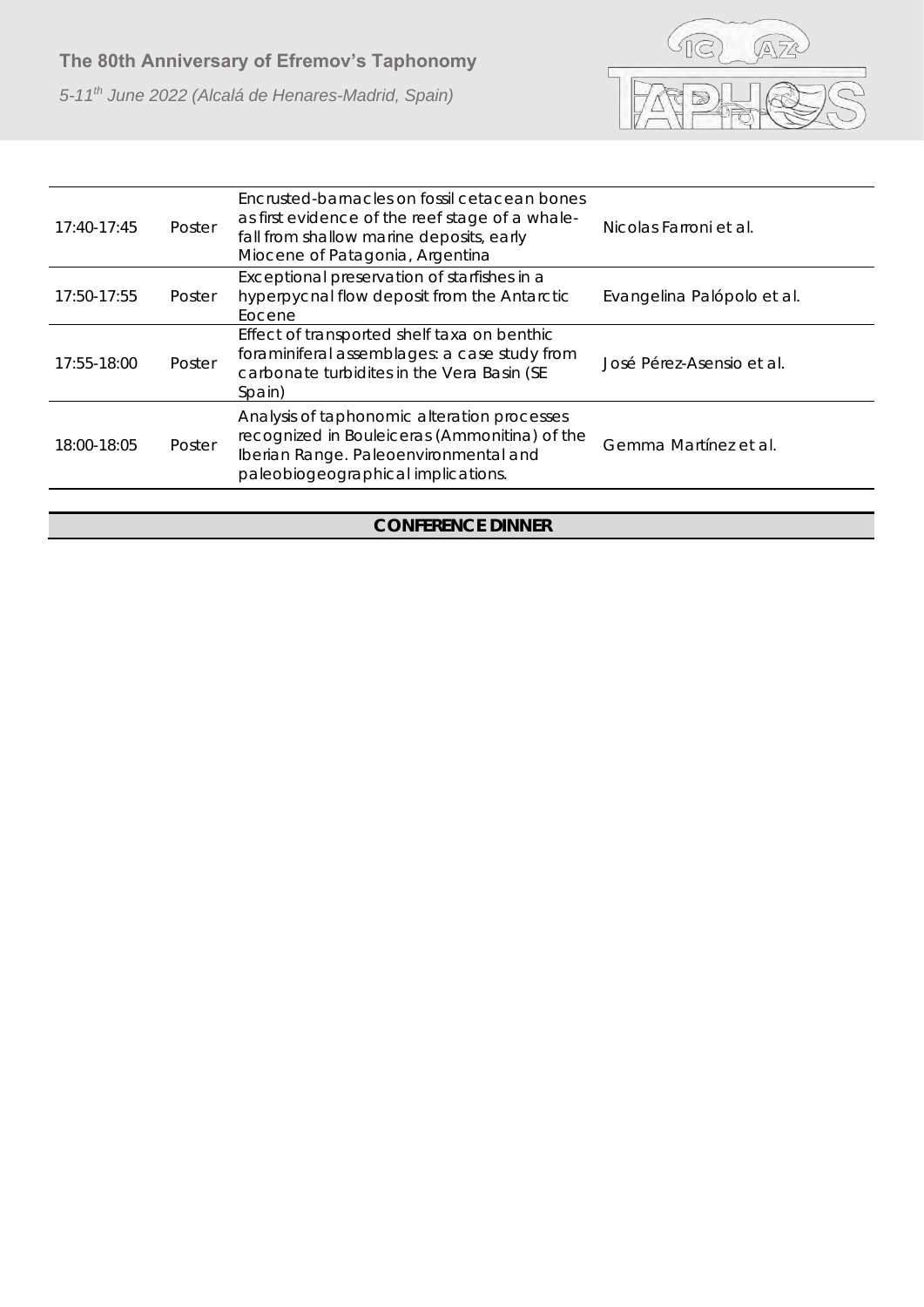

## **Thursday 9th of June**

#### 8:30-14:30 **FIELD TRIP TO BATALLONES**

| SESSION 3 (Continuation) - Marine Taphosystem |        |                                                                                                                                                                                                                                             |                                              |
|-----------------------------------------------|--------|---------------------------------------------------------------------------------------------------------------------------------------------------------------------------------------------------------------------------------------------|----------------------------------------------|
| 15:00-15:20                                   | Podium | Pliensbachian large-terebratulid beds:<br>taphonomic signatures and paleoecological<br>drivers (Southern Alps, Italy)                                                                                                                       | Diego García-Ramos et al.                    |
| 15:20-15:40                                   | Podium | Taphonomic analysis of the basal beds of the<br>Valdeteja Formation at the Rosario Mine<br>(Bashkirian, León Province)                                                                                                                      | Isabel Rodríguez-Castro et al.               |
| 15:40-16:00                                   | Podium | In situ and redeposited middle Miocene<br>coralline algae in carbonate ramps at the<br>southern margin of the Guadalquivir Basin<br>(Betic Cordillera, S Spain)                                                                             | Julio Aguirre and Juan Braga                 |
| 16:00-16:20                                   | Podium | Corals or ichnofossils?: trompe l'oeil fossils from<br>Silurian quartzites at El Centenillo (Sierra<br>Morena, Jaén Province, Spain)                                                                                                        | Sergío Rodríguez et al.                      |
| 16:20-16:40                                   | Podium | Hot or baked? influence of taphonomic<br>alteration on paleoclimate interpretation using<br>gigantoproductid brachiopod shells                                                                                                              | José Ricardo Mateos-<br>Carralafuente et al. |
| 16:40-17:00                                   | Podium | Taphonomic stories: outstanding preservation<br>of the Upper Cretaceous vertebrate tracksite<br>of Tamajón (Guadalajara, Spain)                                                                                                             | Senay Ozkaya de Juanas et al.                |
| 17:00-17:20                                   | Podium | Smashing Echinoids: Breakage Patterns and<br>Preservation Potentials of Recent and Fossil<br>Paracentrotus lividus                                                                                                                          | James Nebelsick et al.                       |
|                                               |        |                                                                                                                                                                                                                                             |                                              |
| 17:20-17:45                                   |        | <b>COFFEE BREAK</b>                                                                                                                                                                                                                         |                                              |
| 17:50-17:55                                   | Poster | Semiinfaunal mode of life in rhynchonellide<br>brachiopods inferred by taphonomical<br>evidences                                                                                                                                            | Mélani Berrocal-Casero et al.                |
| 17:55-18:00                                   | Poster | Structural control and Ostwald ripening as<br>essential mechanisms during the fossilization<br>process of a cidaroid (Balanocidaris?) radiole<br>from Lower Cretaceous (Upper Albian) of<br>Sierra de la Puerta (Calasparra, Murcia, Spain) | Rosario Alcalde-Fuentes et al.               |
| 18:00-18:05                                   | Poster | Upper Triassic Palaeobiota - Taphonomic<br>implications of an ammonite fauna within the<br>Polzberg Konservat-Lagerstätte (Carnian,<br>Northern Calcareous Alps, Austria)                                                                   | Alexander Lukeneder and Petra<br>Lukeneder   |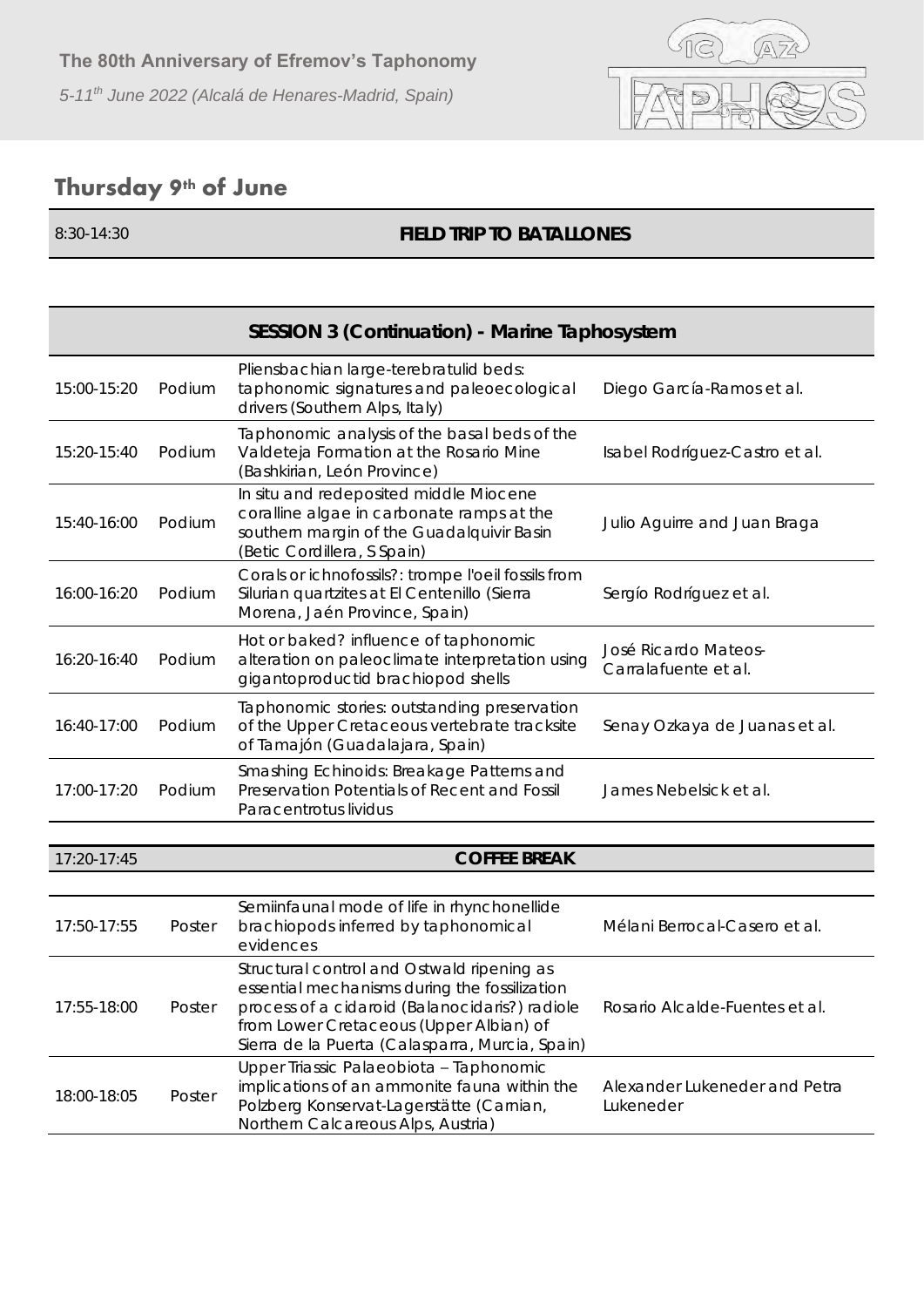

| 18:05-18:10 | Poster | Holocene changes in abundance and drilling<br>predation frequency in the clypeasteroid<br>echinoid Echinocyamus pusillus from the<br>northern Adriatic Sea     | Bettina Bachmann et al.                    |
|-------------|--------|----------------------------------------------------------------------------------------------------------------------------------------------------------------|--------------------------------------------|
| 18:10-18:15 | Poster | Actualistic taphonomy of gastropods and<br>brachiopods from the Brazilian coast                                                                                | Renato Pirani Ghilardi et al.              |
| 18:15-18:20 | Poster | Exceptional preservation of aragonite in the<br>Upper Cretaceous porous limestones                                                                             | Katarzyna Janiszewska et al.               |
| 18:20-18:25 | Poster | Taphonomic gradients in brachiopod shell<br>beds from the Middle Jurassic of the northern<br>calcareous Alps (Austria-Germany)                                 | Fernando García Joral et al.               |
| 18:25-18:30 | Poster | Insights to the extended taphonomic window<br>of belemnoids from the Polzberg Konservat-<br>Lagerstätte (Upper Triassic, Northern<br>Calcareous Alps, Austria) | Petra Lukeneder and Alexander<br>Lukeneder |
| 18:45       |        | <b>ASSEMBLY TWG-ICAZ</b>                                                                                                                                       |                                            |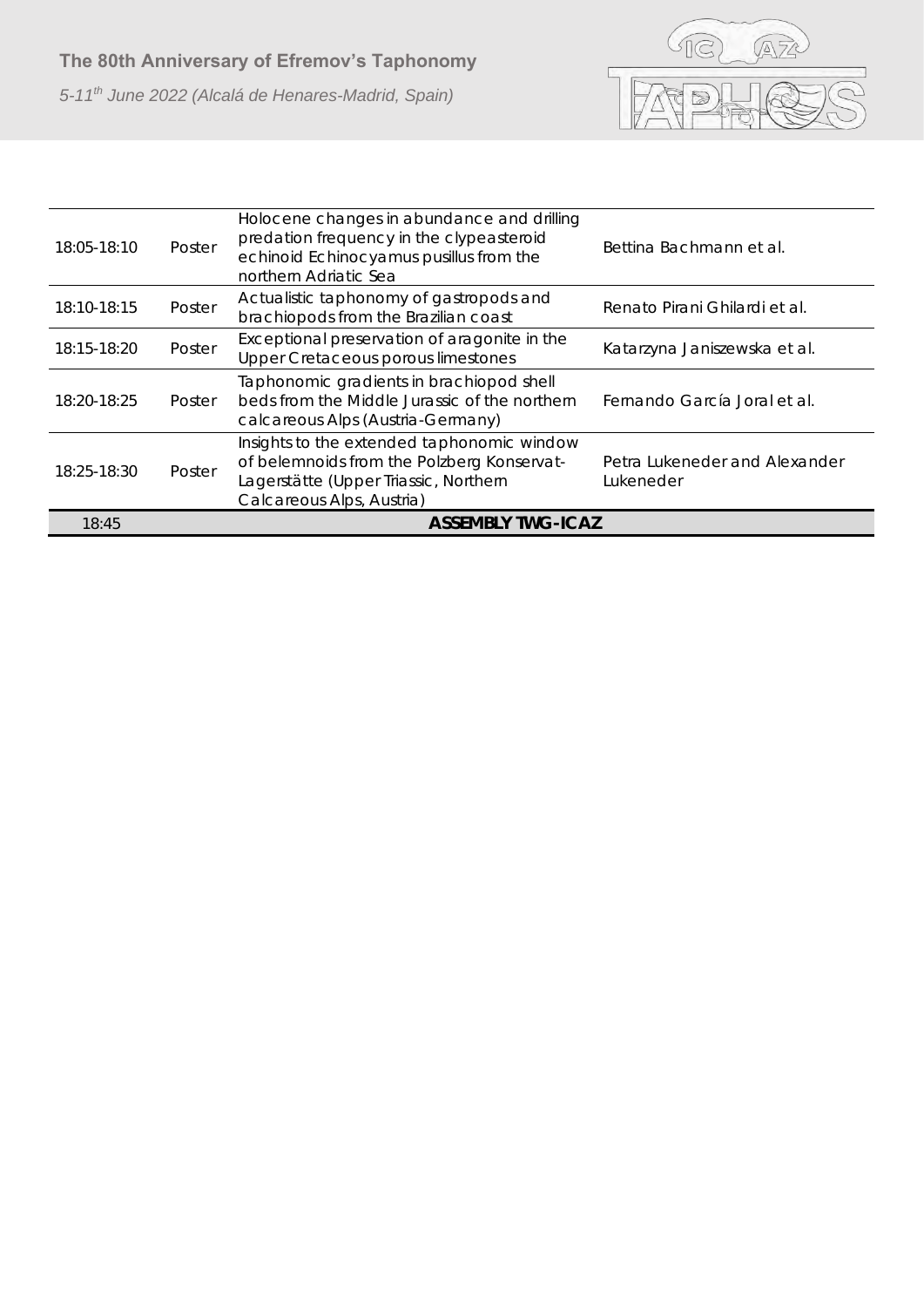

## **Friday 10th of June**

| SESSION 4 - Karstic Taphosystem |        |                                                                                                                                                                                      |                              |
|---------------------------------|--------|--------------------------------------------------------------------------------------------------------------------------------------------------------------------------------------|------------------------------|
| 9:00-9:20                       | Podium | Middle and Upper Paleolithic Bone Retouchers<br>from Ghar-e Boof (southern Zagros Mountains,<br>$\ln$ an)                                                                            | Mario Mata-González          |
| $9:20-9:40$                     | Podium | Analysing criteria of formation in multi-stratified<br>karst deposits: the observation of surfaces in<br>Pleistocene faunal bones from Mora Cavorso<br>cave (Latium, Central Italy). | Angelica Fiorillo et al.     |
| 9:40-10:00                      | Podium | The potential of micromammals for<br>biostratigraphy and the timing of human<br>occupations at La Roche-à-Pierrot (Saint-<br>Césaire, France)                                        | Loïc Lebreton et al.         |
| 10:00-10:20                     | Podium | Unravelling Neanderthal crab recipes: A<br>combined approach using experimental and<br>archaeological evidence                                                                       | Mariana Nabais               |
| 10:20-10:40                     | Podium | Dead and buried: taphonomical investigation<br>of the microvertebrate assemblage from<br>Melitzia Cave (Mani Peninsula), Greece                                                      | Maria Kolendrianou et al.    |
| 10:40-11:00                     | Podium | Upper Paleolithic fishermen from Fuente del<br>Salín cave (Cantabrian Region, northern<br>Iberia)                                                                                    | Ángel Blanco-Lapaz           |
|                                 |        |                                                                                                                                                                                      |                              |
| 11:00-11:35                     |        | <b>COFFEE BREAK</b>                                                                                                                                                                  |                              |
| 11:40-11:45                     | Poster | Digestion traits in the Late Pleistocene<br>Chiroptera fossils from Loutra Almopias Cave A Pavlos Piskoulis et al.<br>(Pella, Greece)                                                |                              |
| 11:45-11:50                     | Poster | Neotaphonomy observations: faunal<br>accumulation on the floor of a cave surface                                                                                                     | Océane Morand et al.         |
| 11:50-11:55                     | Poster | Taphonomy of the new cannibalized human<br>remains from El Mirador Cave, Atapuerca,<br>Spain.                                                                                        | Francesc Marginedas et al.   |
| 11:55-12:00                     | Poster | Small mammal taphonomy and paleoecology<br>of the level QS-3 from the Quibas-Sima<br>sequence (early Pleistocene, Murcia)                                                            | Albert Navarro-Gil et al.    |
| 12:00-12:20                     | Podium | Deciphering butchering practices of<br>Magdalenian hunter-gatherers. A case study<br>from La Viña rock shelter (northern Iberia)                                                     | Leire Torres-Iglesias et al. |
| 12:20-12:40                     | Podium | Subsistence strategies during the early Upper<br>Paleolithic. The interest of burnt bone<br>fragments                                                                                | Aritza Villaluenga et al.    |
| 12:40-13:00                     | Podium | Death by the water hole: Taphonomy of the<br>upper units of the open-air site of Nesher<br>Ramla (Israel)                                                                            | Meir Orbach et al.           |
|                                 |        |                                                                                                                                                                                      |                              |
| 13:00-14:55                     |        | <b>LUNCH</b>                                                                                                                                                                         |                              |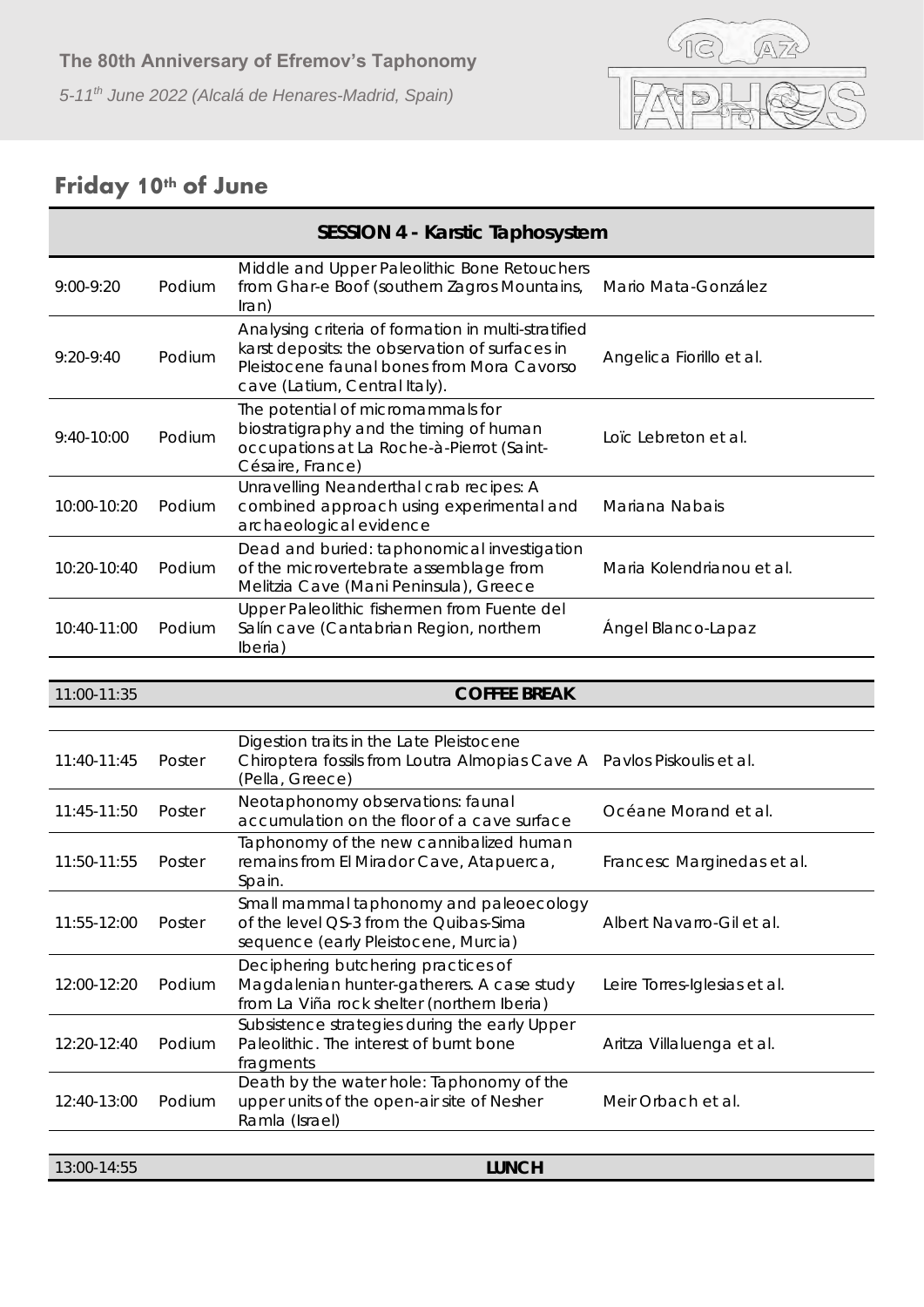*5-11th June 2022 (Alcalá de Henares-Madrid, Spain)*



| 15:00-15:20 | Podium | Outstanding exploitation of horse and aurochs<br>in the Mousterian of Grotta di Santa Croce<br>(Southern Italy)                                                                 | Jacopo Crezzini et al.           |
|-------------|--------|---------------------------------------------------------------------------------------------------------------------------------------------------------------------------------|----------------------------------|
| 15:20-15:40 | Podium | Taphonomic analysis of the macromammal<br>assemblage from the Cave is Skulls in the<br>Judean Desert                                                                            | Tal Lavi et al.                  |
| 15:40-16:00 | Podium | From little things big things grow: Investigating<br>human involvement in the accumulation of<br>small vertebrates in Matja Kuru 2 (Timor Leste)<br>during the late Pleistocene | Sofia Samper-Carro et al.        |
| 16:00-16:20 | Podium | Not only humans at El Castillo cave (Northern<br>Iberia): The role of carnivores during the<br>Transitional Aurignacian                                                         | Alicia Sanz-Royo et al.          |
| 16:20-16:40 | Podium | Zooarchaeological and Taphonomic analysis<br>of Grotta La Fabbrica (MIS3, Tuscany, Italy)                                                                                       | Gabriele Terlato et al.          |
| 16:40-17:00 | Podium | Taphonomy of the fauna assemblage from the<br>Middle Palaeolithic site of Vajo Salsone in the<br>Monti Lessini, eastern italian Alps.                                           | Ursula Thun et al.               |
| 17:00-17:20 | Podium | Early Bronze Age violence in Ojo Guareña<br>(northern Iberia). Perimortem modifications in<br>two male individuals                                                              | Borja González-Rabanal et al.    |
|             |        |                                                                                                                                                                                 |                                  |
| 17:20-17:45 |        | <b>COFFEE BREAK</b>                                                                                                                                                             |                                  |
| 17:50-17:55 | Poster | Taphonomic study of the cave bears from<br>Polvorín-Sima I (Karrantza, Biscay)                                                                                                  | Manuel Rodríguez-Almagro et al.  |
| 17:55-18:00 | Poster | Palaeoecological interpretations of the<br>Pyrenean chamois from Valdegoba Cave<br>(Burgos, Spain)                                                                              | Guillermo Rodríguez-Gómez et al. |
| 18:00-18:05 | Poster | Taphonomy of microshells from Palaeolithic<br>contexts: the case-study of Riparo Bombrini<br>(Balzi Rossi, Ventimiglia, NW Italy)                                               | Silvia Gazzo et al.              |

| 18:10-18:15 | Poster | Spatial analyses of the distribution of<br>taphonomic marks on long animal bones of<br>Lagar Velho rock-shelter (Early Gravettian), in<br>Lapedo Valley (Leiria, Portugal) | DelphineVettese et al.        |
|-------------|--------|----------------------------------------------------------------------------------------------------------------------------------------------------------------------------|-------------------------------|
| 18:15-18:20 | Poster | Taphonomic analysis of the late Pleistocene<br>rodents from Lursaguen Galeria (Punta Lucero<br>quarry, Bizkaia, Spain)                                                     | Ángel Domínguez-García et al. |
| 18:20-18:25 | Poster | What can be gained from studying coprolite<br>taphonomy: The case of Villanueva-1<br>(Palencia, Spain)                                                                     | Irene Cambronero et al.       |

*from Galería site (Sierra de Atapuerca, Spain)* Héctor Del Valle *et al.*

18:05-18:10 Poster *Bone diagenesis in the Karstic Taphosystem*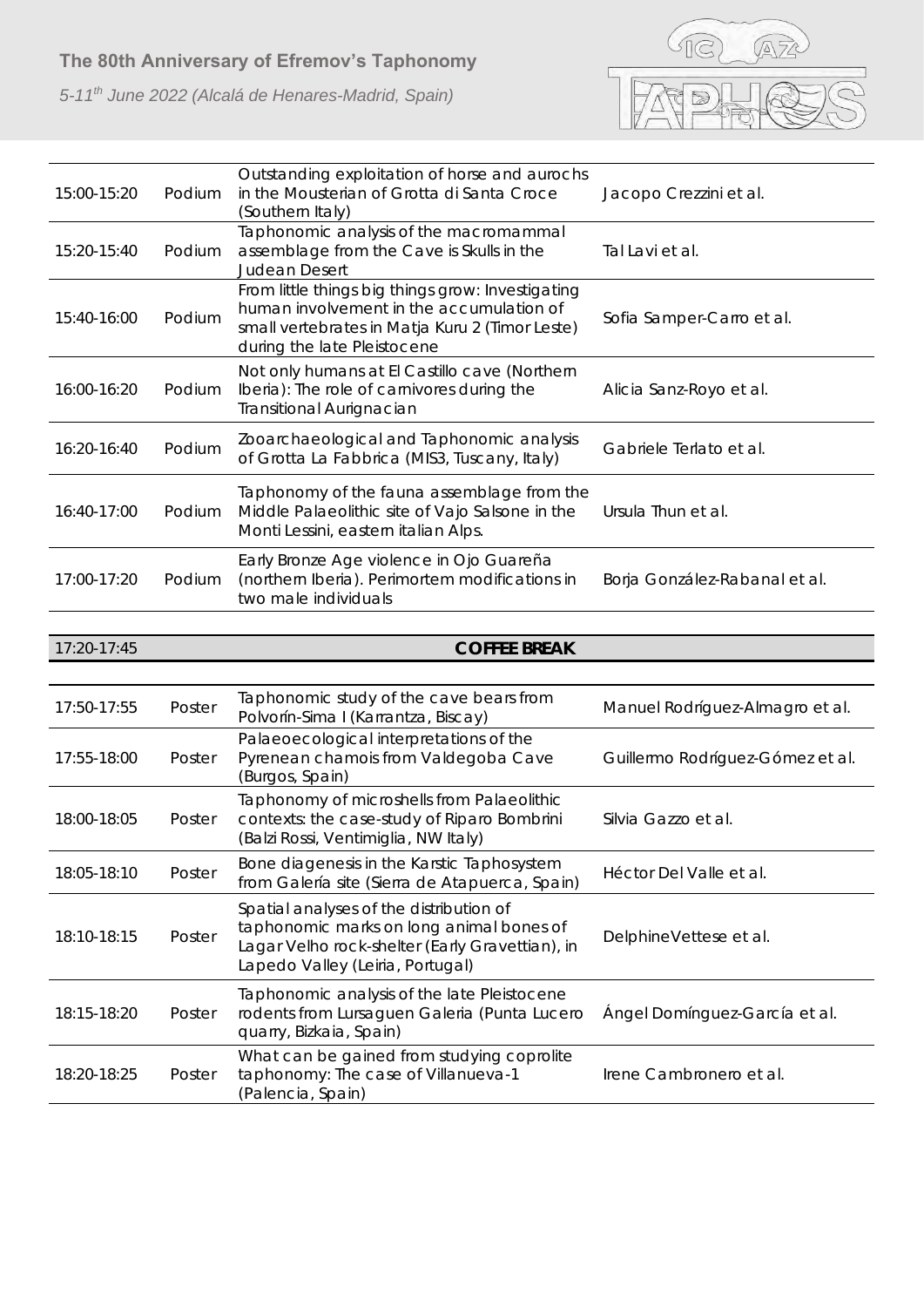

| 18:25-18:30 | Poster | Small mammal taphonomy in Palaeoecology<br>and Palaeoclimate Holocene interpretations in<br>the Andean Piedmont of Salamanca cave<br>(north-western Patagonia, Mendoza,<br>Argentina) | Sara García-Morato et al. |
|-------------|--------|---------------------------------------------------------------------------------------------------------------------------------------------------------------------------------------|---------------------------|
| 18:45       |        | <b>ASSEMBLY TAPHOS</b>                                                                                                                                                                |                           |